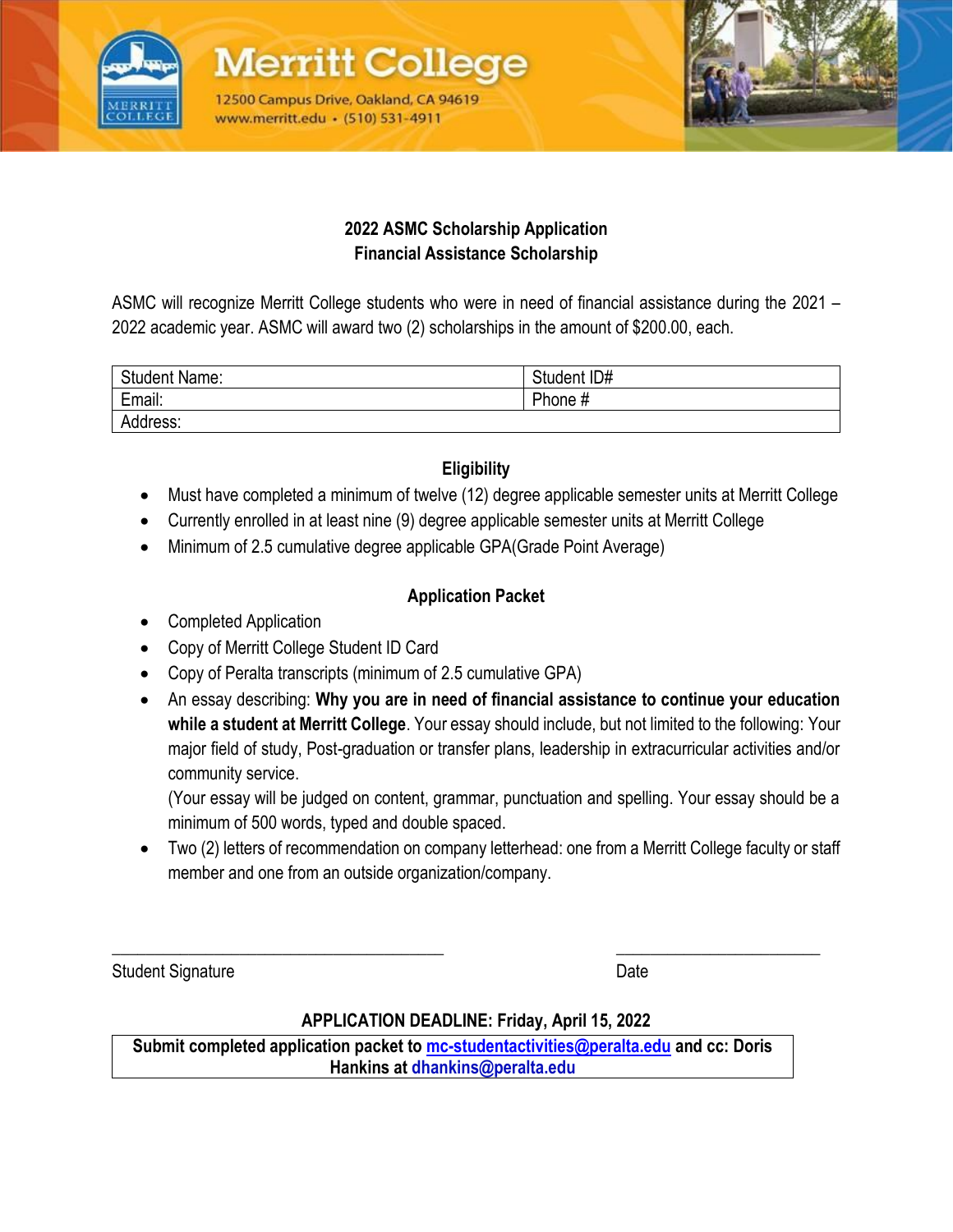

**Merritt Collec** 12500 Campus Drive, Oakland, CA 94619 www.merritt.edu • (510) 531-4911



#### **2022 ASMC Scholarship Application Leadership Scholarship**

ASMC will recognize Merritt College students who demonstrated leadership qualities during the 2021 – 2022 academic year. ASMC will award two (2) scholarships in the amount of \$200.00, each.

| <b>Student Name:</b> | Student ID# |
|----------------------|-------------|
| Email:               | Phone #     |
| Address:             |             |

# **Eligibility**

- Must have completed a minimum of twelve (12) degree applicable semester units at Merritt College
- Currently enrolled in at least nine (9) degree applicable semester units at Merritt College
- Minimum of 2.5 cumulative degree applicable GPA(Grade Point Average)

## **Application Packet**

- Completed Application
- Copy of Merritt College Student ID Card
- Copy of Peralta transcripts (minimum of 2.5 cumulative GPA)
- An essay describing: **How has your involvement in leadership activities enriched your learning and personal development while a student at Merritt College**. Your essay should include, but not limited to the following: Your major field of study, Post-graduation or transfer plans, leadership in extracurricular activities and/or community service.

(Your essay will be judged on content, grammar, punctuation and spelling. Your essay should be a minimum of 500 words, typed and double spaced.

• Two (2) letters of recommendation on company letterhead: one from a Merritt College faculty or staff member and one from an outside organization/company.

Student Signature Date

## **APPLICATION DEADLINE: Friday, April 15, 2022**

\_\_\_\_\_\_\_\_\_\_\_\_\_\_\_\_\_\_\_\_\_\_\_\_\_\_\_\_\_\_\_\_\_\_\_\_\_\_\_ \_\_\_\_\_\_\_\_\_\_\_\_\_\_\_\_\_\_\_\_\_\_\_\_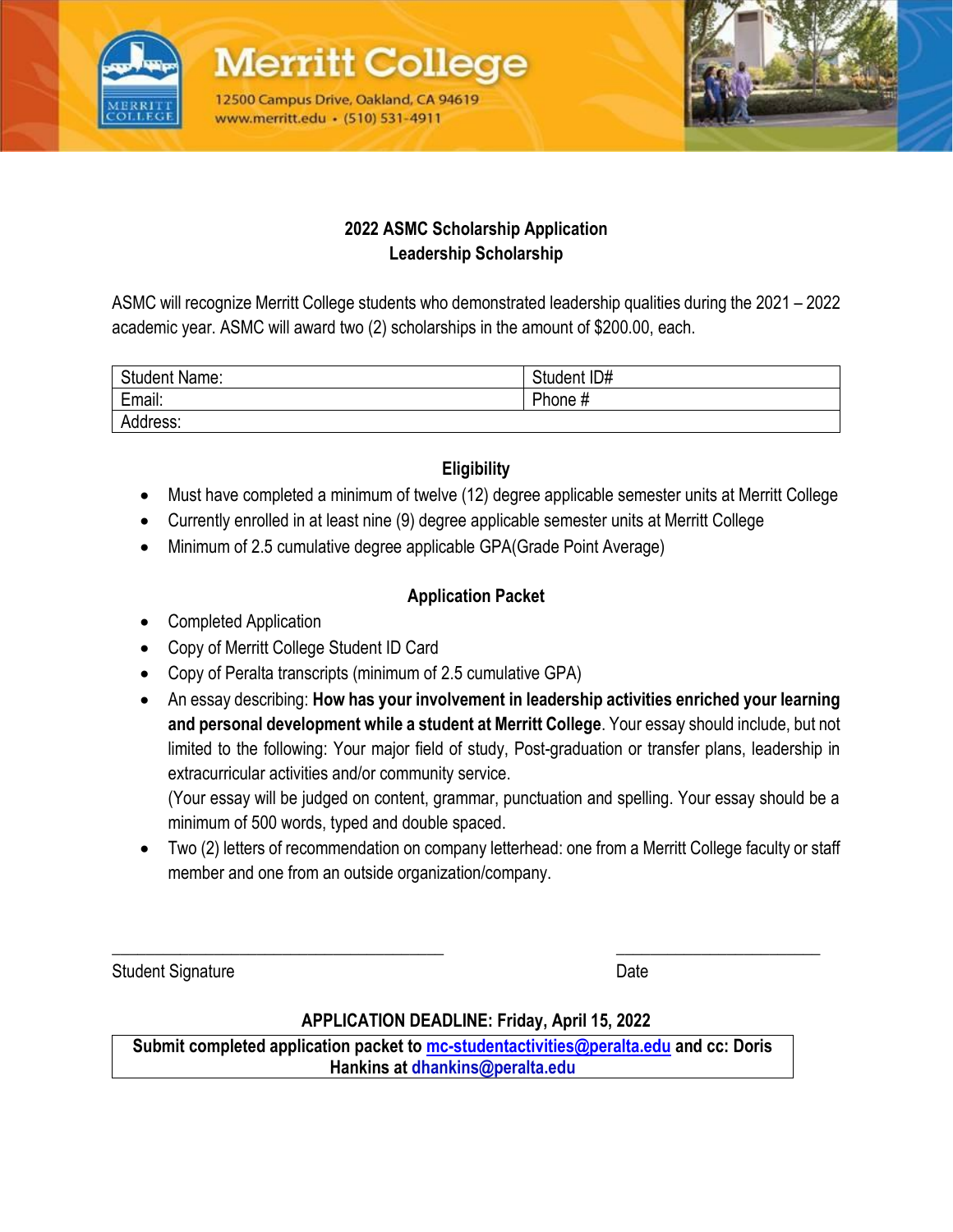

**Merritt Colle** 12500 Campus Drive, Oakland, CA 94619 www.merritt.edu • (510) 531-4911



#### **2022 ASMC Scholarship Application Single Parent Scholarship**

ASMC will recognize Merritt College students who were single parents during the 2021 – 2022 academic year. ASMC will award two (2) scholarships in the amount of \$200.00, each.

| <b>Student Name:</b> | Student ID# |
|----------------------|-------------|
| Email:               | Phone #     |
| Address:             |             |

## **Eligibility**

- Must have completed a minimum of twelve (12) degree applicable semester units at Merritt College
- Currently enrolled in at least nine (9) degree applicable semester units at Merritt College
- Minimum of 2.5 cumulative degree applicable GPA(Grade Point Average)

## **Application Packet**

- Completed Application
- Copy of Merritt College Student ID Card
- Copy of Peralta transcripts (minimum of 2.5 cumulative GPA)
- An essay describing: **How being a single parent has impacted your life in a positive manner while a student at Merritt College**. Your essay should include, but not limited to the following: Your major field of study, Post-graduation or transfer plans, leadership in extracurricular activities and/or community service.

(Your essay will be judged on content, grammar, punctuation and spelling. Your essay should be a minimum of 500 words, typed and double spaced.

• Two (2) letters of recommendation on company letterhead: one from a Merritt College faculty or staff member and one from an outside organization/company.

Student Signature Date Date Controllers and Date Date Date

## **APPLICATION DEADLINE: Friday, April 15, 2022**

\_\_\_\_\_\_\_\_\_\_\_\_\_\_\_\_\_\_\_\_\_\_\_\_\_\_\_\_\_\_\_\_\_\_\_\_\_\_\_ \_\_\_\_\_\_\_\_\_\_\_\_\_\_\_\_\_\_\_\_\_\_\_\_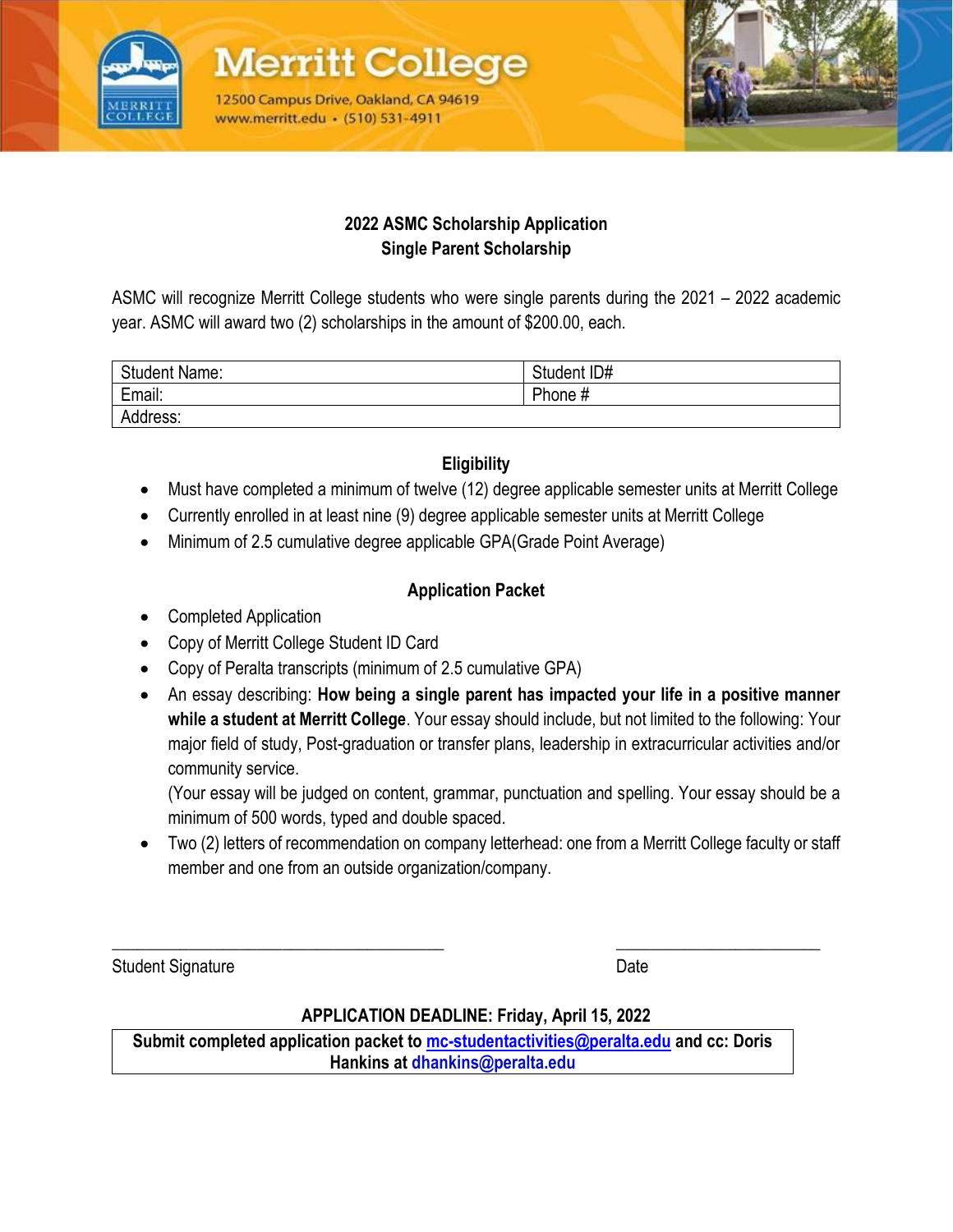

**Merritt Colle** 12500 Campus Drive, Oakland, CA 94619 www.merritt.edu • (510) 531-4911



#### **2022 ASMC Scholarship Application Athletics Scholarship**

ASMC will recognize Merritt College students who demonstrated athletic qualities during the 2021 – 2022 academic year. ASMC will award two (2) scholarships in the amount of \$200.00, each.

| <b>Student Name:</b> | Student ID# |
|----------------------|-------------|
| Email:               | Phone #     |
| Address:             |             |

## **Eligibility**

- Must have completed a minimum of twelve (12) degree applicable semester units at Merritt College
- Currently enrolled in at least nine (9) degree applicable semester units at Merritt College
- Minimum of 2.5 cumulative degree applicable GPA(Grade Point Average)

## **Application Packet**

- Completed Application
- Copy of Merritt College Student ID Card
- Copy of Peralta transcripts (minimum of 2.5 cumulative GPA)
- An essay describing: **How being an athlete has enriched your educational experiences while a student at Merritt College**. Your essay should include, but not limited to the following: Your major field of study, Post-graduation or transfer plans, leadership in extracurricular activities and/or community service.

(Your essay will be judged on content, grammar, punctuation and spelling. Your essay should be a minimum of 500 words, typed and double spaced.

• Two (2) letters of recommendation on company letterhead: one from a Merritt College faculty or staff member and one from an outside organization/company.

Student Signature Date Date Controllers and Date Date Date

## **APPLICATION DEADLINE: Friday, April 15, 2022**

\_\_\_\_\_\_\_\_\_\_\_\_\_\_\_\_\_\_\_\_\_\_\_\_\_\_\_\_\_\_\_\_\_\_\_\_\_\_\_ \_\_\_\_\_\_\_\_\_\_\_\_\_\_\_\_\_\_\_\_\_\_\_\_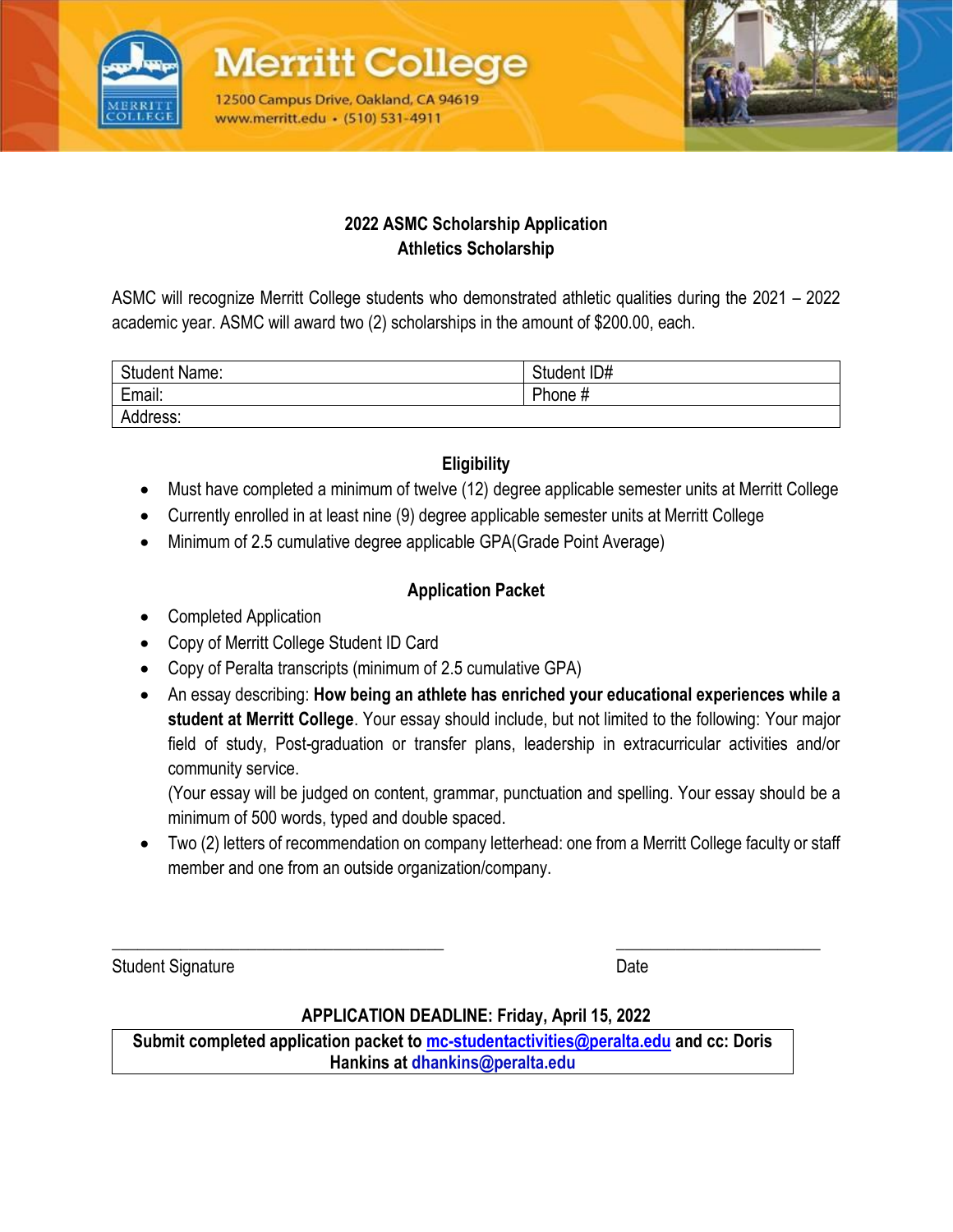

**Merritt Colleg** 12500 Campus Drive, Oakland, CA 94619 www.merritt.edu • (510) 531-4911



#### **2022 ASMC Scholarship Application Hardship/Challenge Scholarship**

ASMC will recognize Merritt College students who experienced hardships/challenges during the 2021 – 2022 academic year. ASMC will award two (2) scholarships in the amount of \$200.00, each.

| <b>Student Name:</b> | Student ID# |
|----------------------|-------------|
| Email:               | Phone #     |
| Address:             |             |

# **Eligibility**

- Must have completed a minimum of twelve (12) degree applicable semester units at Merritt College
- Currently enrolled in at least nine (9) degree applicable semester units at Merritt College
- Minimum of 2.5 cumulative degree applicable GPA(Grade Point Average)

## **Application Packet**

- Completed Application
- Copy of Merritt College Student ID Card
- Copy of Peralta transcripts (minimum of 2.5 cumulative GPA)
- An essay describing: **How you overcame your hardships/challenges while a student at Merritt College**. Your essay should include, but not limited to the following: Your major field of study, Postgraduation or transfer plans, leadership in extracurricular activities and/or community service. (Your essay will be judged on content, grammar, punctuation and spelling. Your essay should be a minimum of 500 words, typed and double spaced.
- Two (2) letters of recommendation on company letterhead: one from a Merritt College faculty or staff member and one from an outside organization/company.

Student Signature Date Date Controllers and Date Date Date

#### **APPLICATION DEADLINE: Friday, April 15, 2022**

\_\_\_\_\_\_\_\_\_\_\_\_\_\_\_\_\_\_\_\_\_\_\_\_\_\_\_\_\_\_\_\_\_\_\_\_\_\_\_ \_\_\_\_\_\_\_\_\_\_\_\_\_\_\_\_\_\_\_\_\_\_\_\_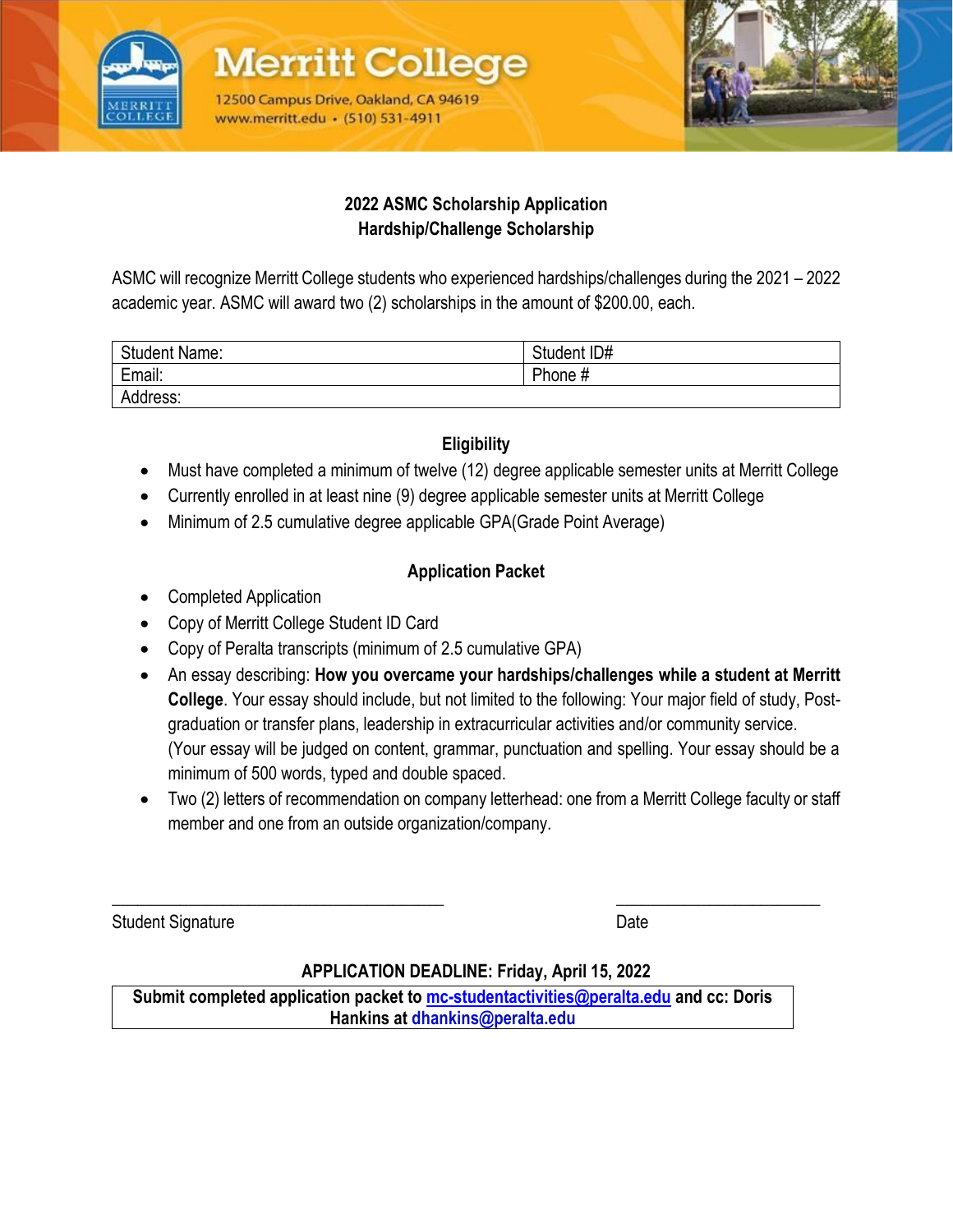

**Merritt Colleg** 12500 Campus Drive, Oakland, CA 94619 www.merritt.edu • (510) 531-4911



#### **2022 ASMC Scholarship Application Significant Improvement Scholarship**

ASMC will recognize Merritt College students who demonstrated significant improvement during the 2021 – 2022 academic year. ASMC will award two (2) scholarships in the amount of \$200.00, each.

| <b>Student Name:</b> | Student ID# |
|----------------------|-------------|
| Email:               | Phone #     |
| Address:             |             |

# **Eligibility**

- Must have completed a minimum of twelve (12) degree applicable semester units at Merritt College
- Currently enrolled in at least nine (9) degree applicable semester units at Merritt College
- Minimum of 2.5 cumulative degree applicable GPA(Grade Point Average)

## **Application Packet**

- Completed Application
- Copy of Merritt College Student ID Card
- Copy of Peralta transcripts (minimum of 2.5 cumulative GPA)
- An essay describing: **How have you improved your GPA and what steps it took you to do so while a student at Merritt College**. Your essay should include, but not limited to the following: Your major field of study, Post-graduation or transfer plans, leadership in extracurricular activities and/or community service.

(Your essay will be judged on content, grammar, punctuation and spelling. Your essay should be a minimum of 500 words, typed and double spaced.

• Two (2) letters of recommendation on company letterhead: one from a Merritt College faculty or staff member and one from an outside organization/company.

Student Signature Date Date Controllers and Date Date Date

## **APPLICATION DEADLINE: Friday, April 15, 2022**

 $\overline{\phantom{a}}$  , and the contribution of the contribution of the contribution of the contribution of the contribution of the contribution of the contribution of the contribution of the contribution of the contribution of the